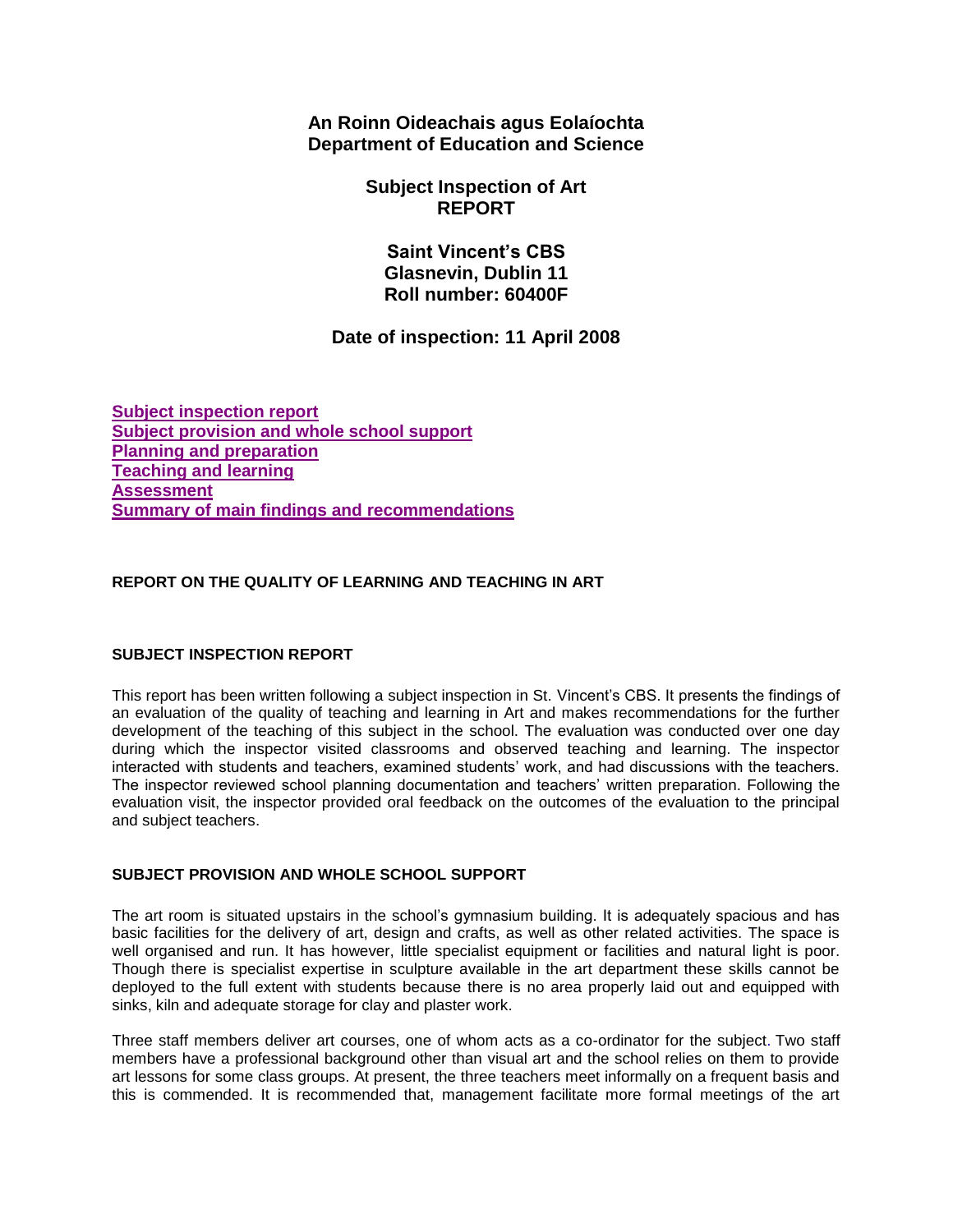department during the academic year, in order that, planning and co-ordination of work be supported in the strongest possible way.

Art lessons for students participating in the Leaving Certificate Applied (LCA) programme and for one first-year class group are held in general purpose classrooms. These rooms have not been altered or customised to support delivery of the subject, which has its own specific requirements for an optimal working and learning environment. Sometimes it is possible for the LCA or first-year classes to be held in the art room, but more usually, it is necessary for art materials or tools to be brought from the art room to wherever these class groups are held. This is a most unsatisfactory arrangement, which does nothing to expedite appropriate delivery of art, design and craft education to these class groups. If it is not possible to conduct all art classes in the proper art room, better arrangements to do so in the general purpose rooms must be made. A cupboard to contain all the required art materials and tools, and a supply of paper and card should be installed in both of the rooms involved. Students should have easy and habitual access to appropriate tools and materials when they are studying art and design as part of their timetabled curriculum. It should be noted by the board and by management, that art and design is dependant on materials and resources in a way that more information-driven school subjects are not. The budget given to the art department is relatively low. However, as Art is a popular subject with a healthy uptake, and as materials and tools are essential to support the process of learning and the acquisition of skills, it would be advantageous to support students' artistic and aesthetic development, if the budget could be increased. In the long term, as funding permits, more resources should be assigned to the art department to extend use of information and communication technology (ICT) by both students and staff. This would enhance the range of crafts currently on offer and facilitate the introduction of new ones on a phased basis.

## **PLANNING AND PREPARATION**

There was well constructed planning documentation presented during the inspection, which gave a good outline of the type and range of art and design learning activities undertaken in St. Vincent's. A further development of the current planning documents should be the inclusion of learning aims and desired student outcomes for all the planned activities. Furthermore, it is recommended that the learning outcomes be differentiated for students of high aptitude and motivation and also for those who may be very challenged by the coursework and lack motivation as a result. As the class groupings are mixed ability, some planning for differentiated learning in all class groups could usefully be integrated into the planning documentation. Information related to differentiated teaching techniques can be accessed on the NCCA website at [www.ncca.ie.](http://www.ncca.ie/)

Art in LCA needs to be planned in accordance with the programme guidelines. The planning should take into account the required standards to be attained, and the overall assessment targets that students must reach. More information about teaching techniques, student outcomes, and assessment criteria and procedures should be included in planning the delivery of the LCA art programme. It is recommended that, a full review of how Art in LCA is delivered to students be undertaken, and that ways to enhance the standards attained by students in their work be given more attention.

Coupling learning aims and objectives with art and design activities and media would enhance all of the planning documents viewed in the art department during the inspection. Establishing learning outcomes for students with differing aptitudes and levels of motivation should be applied to the assessment of students' work. Learning aims and student outcomes could then be made the basis for assessing students' learning during the school year. By attending to the learning-outcomes aspect when planning Art, current good approaches to course delivery will be enhanced.

#### **TEACHING AND LEARNING**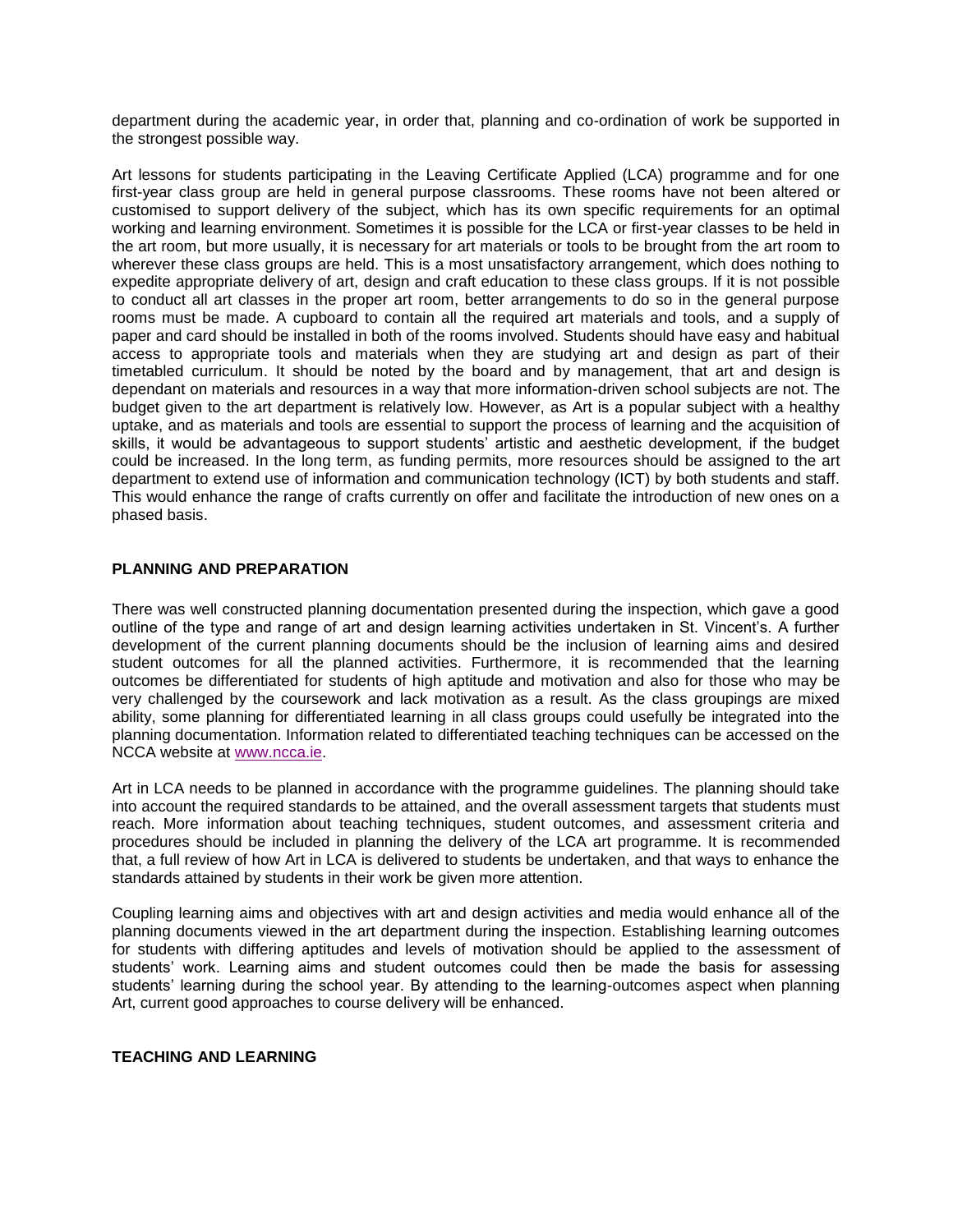Very high standards of content, presentation, language and appropriateness were seen in the delivery of the lessons observed. Class management, communication and relationship between teachers and students were impressive. The pace of the lessons was appropriate for the activities, and the aptitudinal and motivational composition of class groups. Work progressed in an orderly and efficient manner, which maximised both the use of time and opportunities for students' learning. Students clearly benefited from the instruction given and were attentive and motivated. It was clear that teachers had developed ways to keep the students interested and motivated in the assignments and activities associated with learning in art and design.

Excellent work was viewed on the day of the inspection in the teaching of history and the appreciation of art. Information and insights were communicated to the students about the artworks under discussion in a manner and of a quality rarely encountered in the second level classroom. To this was added the students' own comments and reflections, making for a lesson that was a very high quality encounter with historical material and aesthetic perception. Photocopied handouts distributed supported the lesson. The potential for the development of the teaching and learning of the history and the appreciation of art through the use of ICT equipment and resources should now be exploited in St. Vincent's. It is strongly recommended that a multimedia projector and a screen be provided for the art room, as soon as resources become available. A small library of art and design books is available to students in the art room. It is therefore recommended, that these be added to, on an ongoing basis, as they provide a good starting point for students' encounters with the cultural and aesthetic aspects of the subject. There were many reproductions of paintings and other artefacts on display in the art room, and this is good practice. It is recommended that similar materials be displayed in the room used for first-year art, as part of an effort to increase student's contacts with historical and contemporary art and design imagery.

On the evidence of students' artefacts on display and on portfolio work seen, a wide range of media and techniques are taught to students. Abstract and representational styles both featured, and expressive and observational approaches are being developed. Many students had developed good graphic competence. In order to build on these many strengths, it is recommended that further strategies be developed to help students become confident and proficient with an extended range of drawing media and implements, from first year upwards. LCA students in particular need to have opportunities to develop a range of graphic skills across different media at a level that is appropriate to their age, and to the requirements of the programme.

Although curtailed and restricted by the lack of facilities for sculpture and 3D crafts, there is good work being done nonetheless, in this area. It is important that all first-year classes would encounter various ways of completing 3D form and image making, and it is recommended that this be planned for implementation in the coming year.

#### **ASSESSMENT**

A combination of assessment procedures is in use in the art department. These include continuous assessment based on class work, and examinations. There are written examinations for the history and appreciation of art component of the Leaving Certificate programme. The students are closely observed, monitored and advised whilst working on their Junior Certificate project and Transition Year (TY) assignments. A strong consciousness of the State Examinations Commission (SEC) assessment criteria, and of the associated practical requirements informs the work of the art department. There are systematic records of students' during-term, end-of-term and end-of-year assessment and examination results. End of term and end of year results are communicated to parents and guardians. Regular parent-teacher meetings are held and the art department provides discussion, feedback and advice at these.

Learning aims and objectives should be further developed and documented as part of assessment for learning in the art department. Information on assessment for learning (AFL) is available on the NCCA website www.ncca.ie. Learning aims for lessons and assignments should be communicated to the students, and strategies for encouraging students to appraise how successful they have been in attaining these aims, in whole or in part, should be developed. Testing of these approaches in order to find a